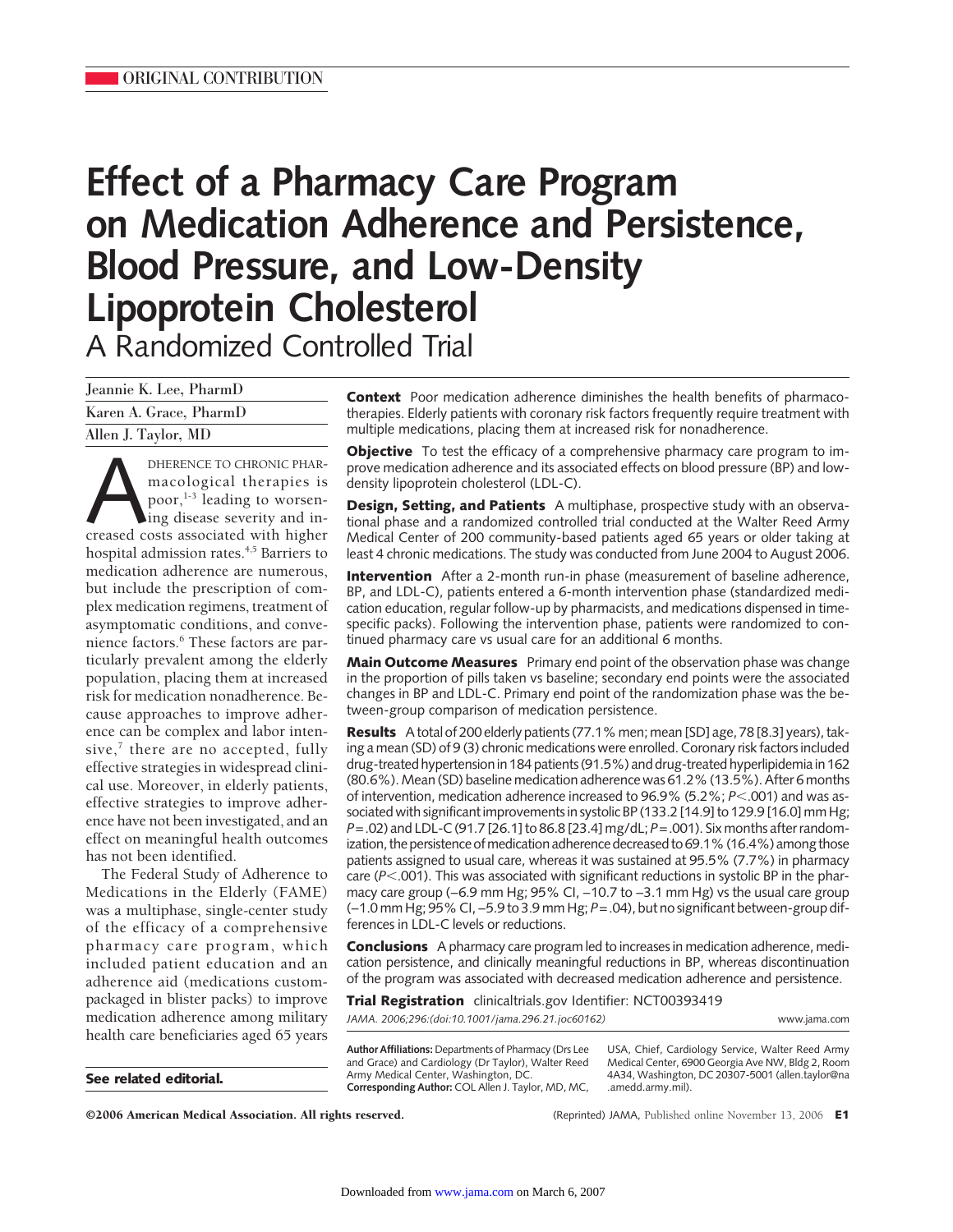or older who were prescribed at least 4 chronic medications per day. We further tested the impact of this program on blood pressure (BP) and low-density lipoprotein cholesterol (LDL-C), biomarkers of the efficacy of pharmacotherapy to lead to optimal cardiovascular health outcomes.



## **METHODS Study Population**

The FAME trial follows the specifications of the revised CONSORT criteria.<sup>8</sup> This trialwasasingle-centerstudyconducted at the Walter Reed Army Medical Center, a university-affiliated, suburban, tertiary care US military medical center. Eligible patients were recruited from the outpatient general medicine service and the Armed Forces Retirement Home, an affiliated retirement home of approximately 900independentlylivingmilitaryhealth carebeneficiarieslocatedinWashington, DC, and were elderly men and women  $(\geq 65$  years) taking 4 or more chronic medicationsdaily,apopulationselected as being at increased risk for medication nonadherence. Patients were excluded if they did not live independently (assisted living or nursing home residents were excluded) or in the presence of any serious medical condition for which 1-year survival was expected to be unlikely.

The Walter Reed Army Medical Center Department of Clinical Investigation, which is composed of the Clinical Investigation Committee, Human Use Committee, and the Central Investigative Regulatory Office, approved the study. Among 208 eligible patients approached for written informed consent, 200 patients volunteered to participate and 8 refused. Study patients were observed at the pharmacy clinics at both the Walter Reed Army Medical Center and Armed Forces Retirement Home. Study enrollment began on June 30, 2004, and was completed on July 6, 2005. The last follow-up visit occurred on August 30, 2006.

## **Study Design**

The FAME study consisted of 3 phases (run-in phase, phase 1 [prospective, observational study], and phase 2 [randomized controlled trial]), with a follow-up period of 14 months. The flow of patients through the trial is shown in **FIGURE 1**. The intent was for all volunteers to participate in all 3 phases of the study.

During the run-in phase (initial visit through 2 months), data collection included baseline demographics, self-

reported race according to categories of the US Census Bureau (for descriptive purposes), medication lists, measurement of baseline medication adherence (measured at both 1 and 2 months), BP (initial visit and 2 months), and LDL-C (initial visit and 2 months). Baseline medication adherence during the run-in phase was assessed for all chronic medications using pill counts, expressed as the percentage of pills taken relative to the number of pills that should have been taken.

During the run-in phase, no specific educational or adherence interventions were performed. Baseline medication adherence was defined as the mean value of the 1- and 2-month adherence assessments.

Baseline BP and LDL-C levels were measured twice (initial visit and 2 months), with the mean representing the baseline value for subsequent comparisons. For all time points (run-in phase, phase 1, and phase 2), the clinical pharmacist meeting with the patient used a calibrated, automated sphygmomanometer to obtain the BPs. Blood pressure was measured 3 times, each 2 minutes apart, in the seated position. Measured BP was calculated as the mean of the second and third BP values. Serum, collected for the measurement of LDL-C, was processed at a single laboratory located in Walter Reed Army Medical Center using a direct assay, eliminating the need for fasting. Other lipid values were not defined end points of our study and therefore were not measured. The rationale for this was the prevalent use of statins in clinical practice as the principle mode of therapy for hyperlipidemia aimed at reducing LDL-C.

Following successful completion of the run-in phase, all patients entered phase 1 (3-8 months), a prospective, observational study of a comprehensive pharmacy care program. The comprehensive pharmacy care program consisted of 3 elements, including individualized medication education (using standardized scripts), medications dispensed using an adherence aid (blister packs) (**FIGURE 2**), and regular fol-

**E2** JAMA, Published online November 13, 2006 (Reprinted) ©2006 American Medical Association. All rights reserved.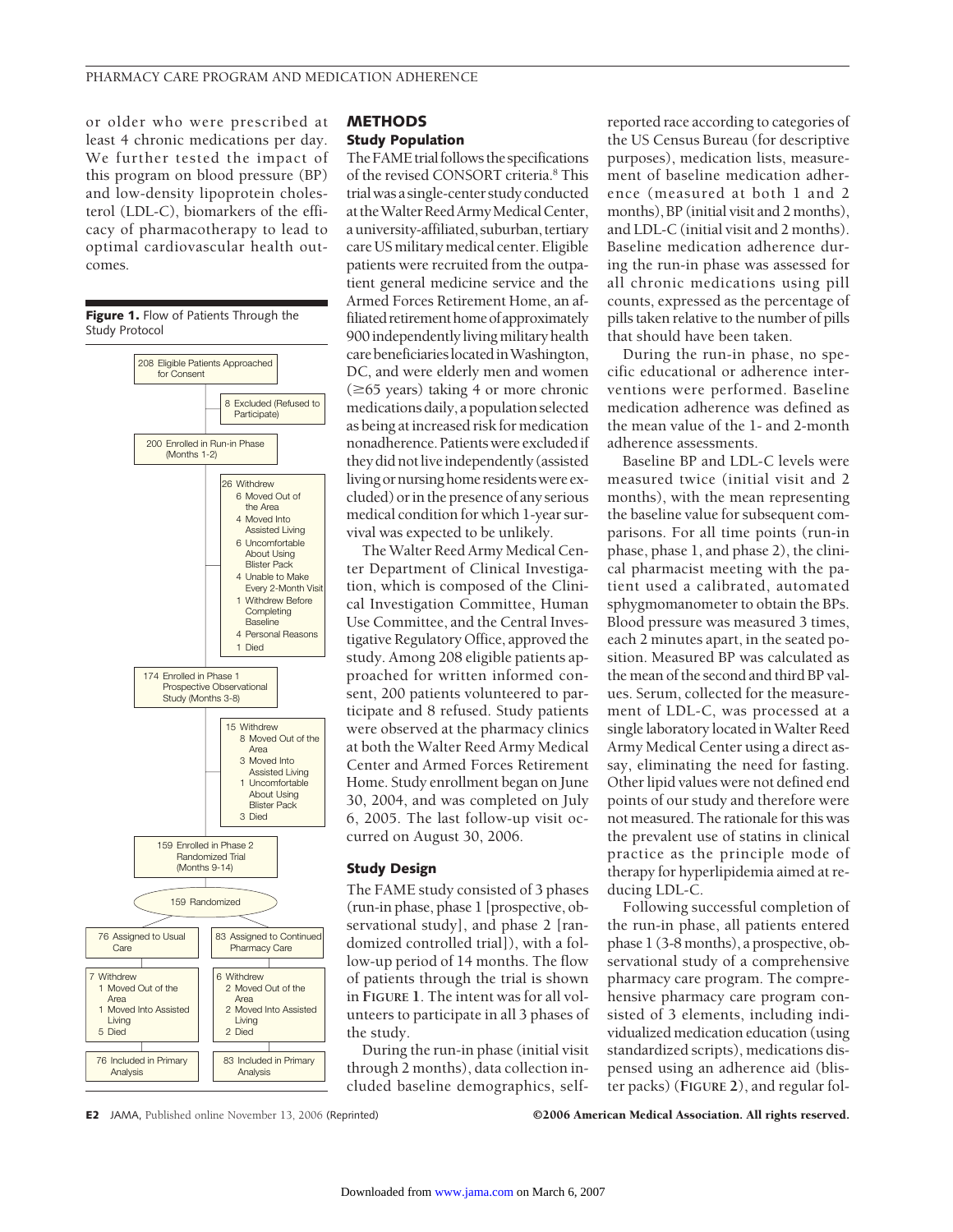

At the start of this phase, all pill bottles were confiscated and discarded. Thereafter, all medications were provided to patients in customized blister packs (Figure 2) filled by pharmacy technicians at the main outpatient pharmacy using a commercially available system and checked by clinical pharmacists. Each blister pack, with 31 numbered blisters, was labeled using a customized computer program to meet the standards of the prescriptions. Two blister packs per dosing time (a 2-month supply) were dispensed at each study visit. Patients were instructed to tape any medications not taken back into the blister pack, to account for any selective adherence.

During follow-up visits, blisterpacked medications were counted, including medications not taken (taped back into the blister pack). Study personnel did not adjust medications or their dosages. At 3 times during this phase (4, 6, and 8 months), pill counts were performed, using the blister packs, for all participants. At the end of this phase (study month 8), repeat measurements of BP and LDL-C of the participants were performed.

Patients successfully completing phase 1 entered phase 2, a 6-month randomized clinical trial evaluating the relationship between the method of medication administration and sustained medication adherence (persistence). Patients were randomized in a 1:1 ratio to either a return to usual care or continued pharmacy care. Usual care was defined as returning to their baseline (prestudy) status of medication provision; however, medi-





The multidose adherence package enables clear packaging and labeling of multiple medications in a disposable, punch card format. The translucent blister facilitates visual verification of the card content. This medication packaging organizes the patients' pills according to the daily dosing time and prevents them from working with multiple medication bottles. Patients received combinations of morning, noon, evening, or bedtime blister packs according to their regimen. Patients took the numbered blister that matched the day of the month.

cation education and blister-packed medications were not provided. At the end of phase 1, participants had none of their chronic medications. For the usual care group in phase 2, all medications were provided in new pill bottles with a 90-day supply and 1 refill prescription. Participants were directly provided their medications by study personnel; therefore, there was exact accounting of the prescription fill date. The proportion of pills taken, using these pill bottles, was assessed at the end of the study at 14 months when the patients randomized to the usual care group returned for the final study visit.

Patients randomized to the pharmacy care group continued to meet with clinical pharmacists every 2 months, as previously performed in phase 1 of the study, and were provided blisterpacked medications and also continued

medication education as needed. An assessment of the proportion of pills taken was measured using the blister packs at 10, 12, and 14 months for patients randomized to the continued pharmacy care group. Blood pressure and LDL-C were measured at the conclusion of phase 2 (study month 14) to note the associated changes in these outcome markers with the changes in medication adherence observed between the 2 randomized groups.

## **Randomization**

Patients were randomized to either usual care or continued pharmacy care in a 1:1 ratio using a computergenerated random number sequence. Allocation was concealed to both patients and the study personnel who enrolled participants by central control of the randomization sequence. Patients were randomized in blocks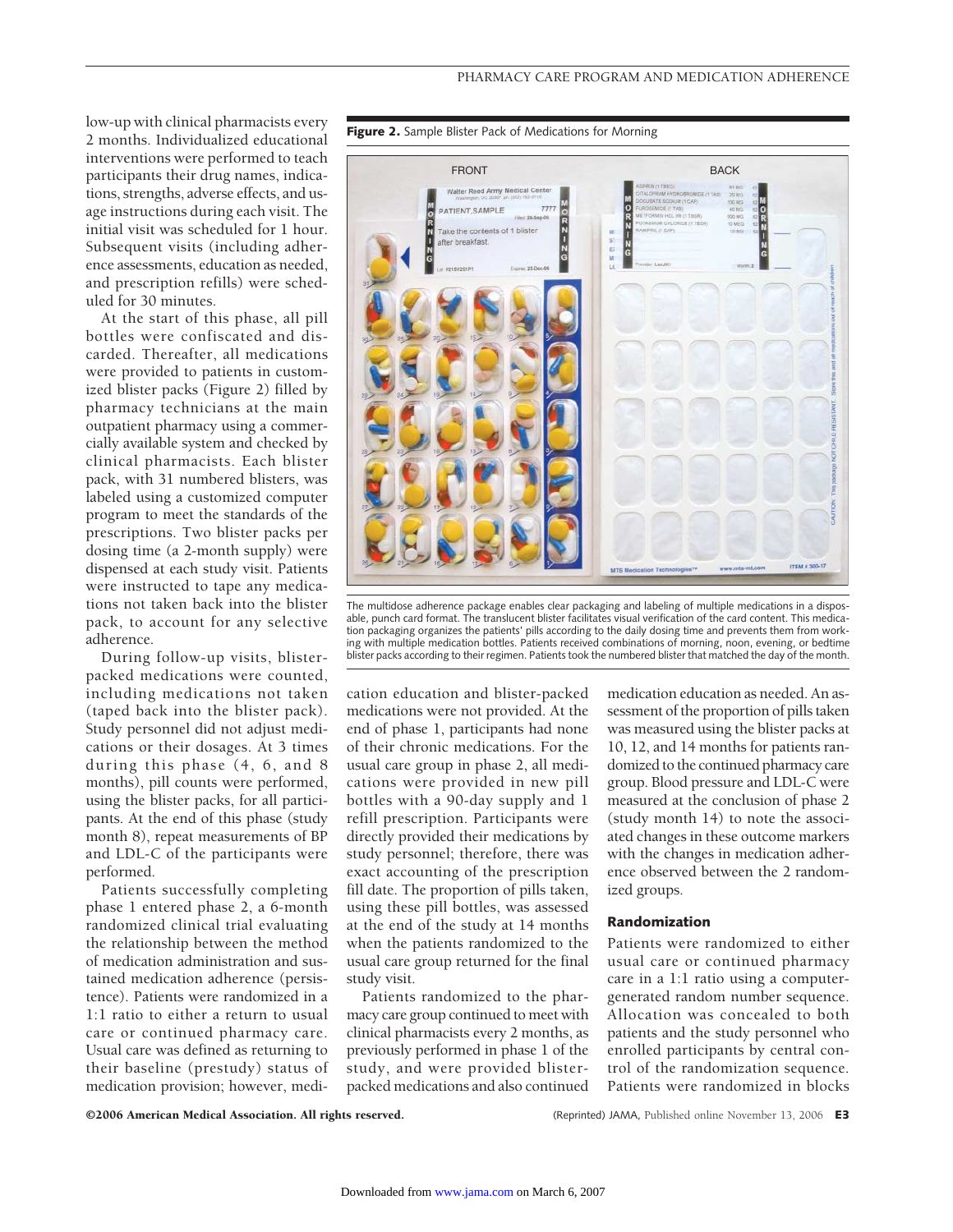## PHARMACY CARE PROGRAM AND MEDICATION ADHERENCE

based on the level of baseline medication adherence (above or below 55% baseline adherence).<sup>9</sup> The randomization assignment was revealed to the participants at the 8-month study visit (end of phase 1) after completing the end point data collection. Because of the nature of the intervention, it was

not possible to blind either the participants or the clinical pharmacists assessing the outcomes to the study group assignment.

| Characteristic                                                                                      | <b>Baseline</b><br>$(n = 200)$ | Phase 2: Randomization                |                                                       |             |
|-----------------------------------------------------------------------------------------------------|--------------------------------|---------------------------------------|-------------------------------------------------------|-------------|
|                                                                                                     |                                | <b>Usual Care Group</b><br>$(n = 76)$ | Continued<br><b>Pharmacy Care Group</b><br>$(n = 83)$ | P<br>Value† |
| Age, mean (SD), y                                                                                   | 78 (8.3)                       | 78 (6.2)                              | 77 (10.5)                                             | .45         |
| Men                                                                                                 | 155(77.1)                      | 56 (73.7)                             | 62 (74.7)                                             | .51         |
| Race                                                                                                |                                |                                       |                                                       |             |
| White                                                                                               | 128 (63.7)                     | 43 (56.6)                             | 51 (61.4)                                             | .24         |
| <b>Black</b>                                                                                        | 65 (32.3)                      | 31(40.8)                              | 29 (34.9)                                             |             |
| Education<br><high school<="" td=""><td>15(7.5)</td><td>9(12.9)</td><td>3(3.7)</td><td></td></high> | 15(7.5)                        | 9(12.9)                               | 3(3.7)                                                |             |
| High school graduate                                                                                | 68 (33.8)                      | 27 (38.6)                             | 26 (32.1)                                             |             |
| Some college                                                                                        | 63 (31.3)                      | 21(30.0)                              | 32 (39.5)                                             | .11         |
| College graduate                                                                                    | 43 (21.4)                      | 13 (18.6)                             | 20 (24.7)                                             |             |
| Unknown <sup>+</sup>                                                                                | 11(5.5)                        | 6(7.9)                                | 2(2.4)                                                |             |
| Drug-treated hypertension                                                                           | 184 (91.5)                     | 69 (90.8)                             | 77 (92.8)                                             | .43         |
| Drug-treated hyperlipidemia                                                                         | 162 (80.6)                     | 61 (80.3)                             | 69 (83.1)                                             | .40         |
| Having $\geq$ 4 health problems                                                                     | 115 (57.2)                     | 38 (50.0)                             | 52 (62.7)                                             | .07         |
| Taking tricyclic antidepressant, selective serotonin<br>reuptake inhibitor, or both                 | 33 (16.4)                      | 6(7.9)                                | 17 (20.5)                                             | .03         |
| Taking medication for memory problems                                                               | 13(6.5)                        | 2(1.3)                                | 6(3.8)                                                | .28         |
| Medication practice at study entry<br>Taking multiple doses ( $\geq$ 3 per d)                       | 78 (38.8)                      | 27(35.5)                              | 31(37.3)                                              | .47         |
| Receiving help with taking medications                                                              | 34 (16.9)                      | 12 (15.8)                             | 19 (22.9)                                             | .18         |
| Using pill box                                                                                      | 117 (58.2)                     | 37 (48.7)                             | 51(61.4)                                              | .07         |
| Using medication chart or list                                                                      | 40 (19.9)                      | 10(13.2)                              | 22(26.5)                                              | .03         |
| No. of chronic medications, mean (SD)                                                               | 8.7(3.1)                       | 8.3(2.8)                              | 9.1(3.2)                                              | .12         |
| Baseline medication adherence at completion of<br>run-in phase ( $n = 179$ ), mean (SD)             | 61.2 (13.5)                    | 61.1(14.1)                            | 61.4 (13.0)                                           | .88         |
| Medications<br><b>B-Blocker</b>                                                                     | 95 (47.3)                      | 43 (56.6)                             | 48 (58.5)                                             | .46         |
| <b>ACE</b> inhibitor                                                                                | 101 (50.2)                     | 39 (51.3)                             | 55 (67.1)                                             | .03         |
| Calcium channel blocker                                                                             | 74 (36.8)                      | 31(40.8)                              | 36 (43.9)                                             | .41         |
| Angiotensin II receptor blocker                                                                     | 22 (10.9)                      | 13(17.1)                              | 7(8.5)                                                | .08         |
| Clonidine                                                                                           | 9(4.5)                         | 5(6.6)                                | 4(4.9)                                                | .45         |
| Thiazide diuretic                                                                                   | 52 (25.9)                      | 24 (31.6)                             | 25(30.5)                                              | .51         |
| Furosemide                                                                                          | 44 (21.9)                      | 19 (25.0)                             | 20 (24.4)                                             | .54         |
| Other antihypertensive agents§                                                                      | 31 (15.4)                      | 11(14.5)                              | 18 (22.0)                                             | .16         |
| <b>Statin</b>                                                                                       | 160 (80)                       | 61 (80.3)                             | 68 (81.9)                                             | .79         |
| Niacin                                                                                              | 8(4.0)                         | 1(1.3)                                | 7(8.5)                                                | .04         |
| Fibrate                                                                                             | 1(0.5)                         | 1(1.3)                                | $\circ$                                               | .48         |
| Ezetimibe                                                                                           | 4(2.0)                         | 1(1.3)                                | 3(3.7)                                                | .34         |
| Other antilipid agents                                                                              | 9(4.5)                         | 4(5.3)                                | 5(6.1)                                                | .55         |
| Systolic BP, mean (SD), mm Hg                                                                       | 134.2 (18.6)                   | 135.0 (20.3)                          | 133.4 (17.6)                                          | .60         |
| Diastolic BP, mean (SD), mm Hg                                                                      | 71.4 (10.0)                    | 71.4 (10.6)                           | 71.7(9.1)                                             | .85         |
| LDL-C, mean (SD), mg/dL                                                                             | 92.8 (30.4)                    | 98.4 (33.6)                           | 91.6(30.5)                                            | .18         |

Abbreviations: ACE, angiotensin-converting enzyme; BP, blood pressure; LDL-C, low-density lipoprotein cholesterol.<br>SI conversion: To convert LDL-C to mmol/L, multiply by 0.0259.<br>\*Data are presented as number (percentage) u

†Usual care group vs continued pharmacy care group. ‡Patient refused to disclose.

§Hydralazine, doxazosin, and terazosin. Fish oil and bile acid sequestrants.

**E4** JAMA, Published online November 13, 2006 (Reprinted) ©2006 American Medical Association. All rights reserved.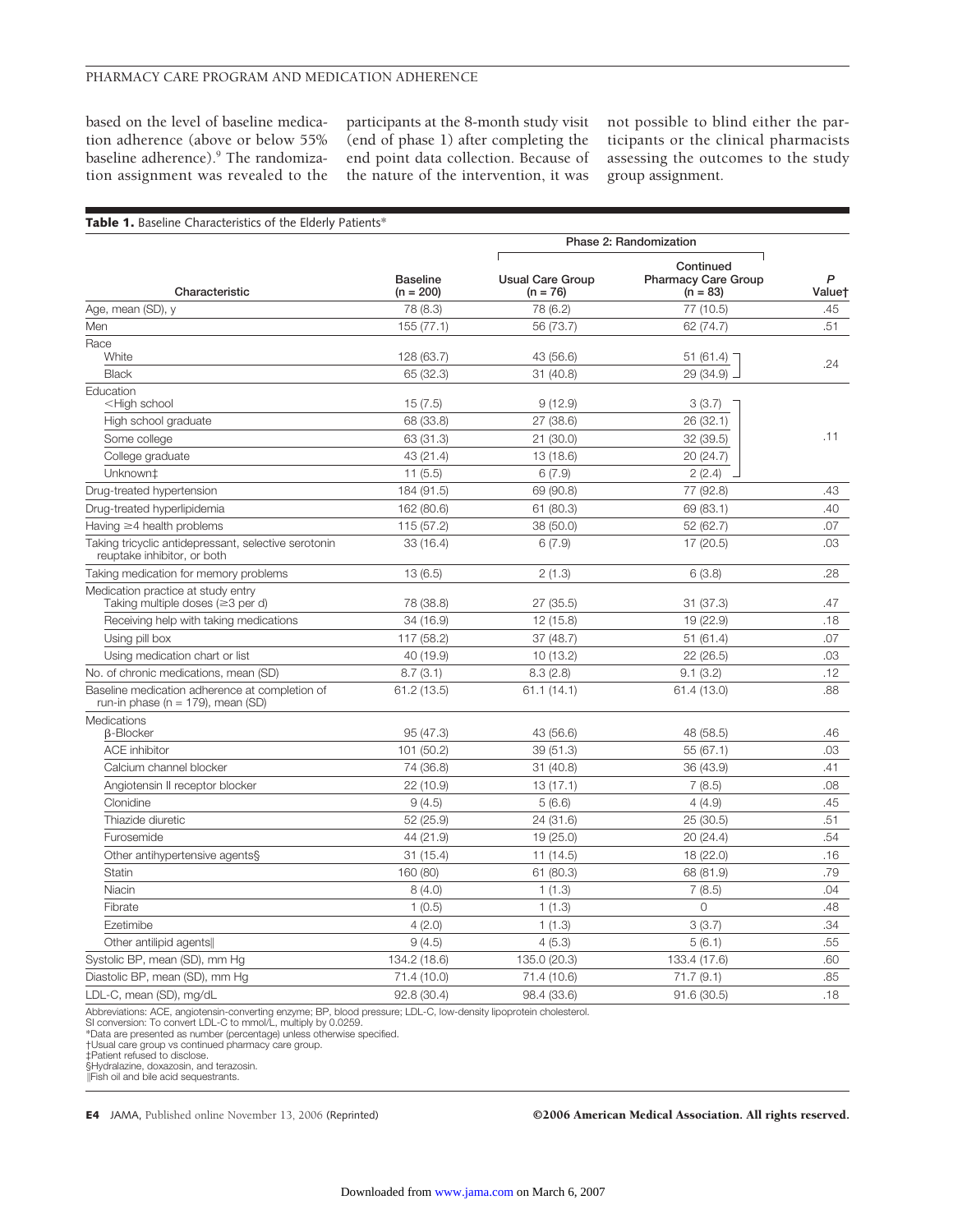**Outcome Measures and End Points** The prespecified primary end point of phase 1 was the change in medication adherence from run-in to the 8-month adherence assessment. The prespecified secondary end points were the associated changes in BP and LDL-C from run-in to the 8-month point within subgroups of patients with either pharmacologically treated hypertension or hyperlipidemia. The prespecified primary end point of the phase 2 randomized trial was the persistence of mean medication adherence between the usual care and continued pharmacy care groups.

#### **Statistical Analyses**

Mean medication adherence was calculated as the proportion of medications taken for all chronic medications. Baseline characteristics between the usual care and continued pharmacy care groups were compared using *t* test or a  $\chi^2$  test, as appropriate. Changes in medication adherence, BP, and LDL-C for phase 1 were compared using paired *t* tests.

For the primary end point of phase 2, analyses were performed according to the intention-to-treat principle. Mean medication adherence between the 2 study groups (usual care and continued pharmacy care) were compared by using a *t* test for independent groups. Patients who did not complete the randomized trial (because of death or withdrawal) were analyzed by the imputation method of last observation carried forward, using the medication adherence level at the conclusion of phase 1.

To control for baseline differences between study groups, a multivariable analysis was performed for the randomized trial (phase 2) primary end point. The dependent variable for this analysis was the change in medication adherence between the end of phase 1 and the conclusion of phase 2. The independent variables were those baseline characteristics that had betweengroup comparisons with  $P< 0.20$ , in addition to the randomized trial group assignment and the baseline (run-in phase) medication adherence. As a prespecified analysis in phase 2, we tested the change in BP and LDL-C between the usual care and continued pharmacy care groups.

All analyses were conducted using SPSS version 13.0 (SPSS Inc, Chicago, Ill) by an investigator  $(A,I.T.)$ .  $P \le 0.05$ was considered statistically significant, except for the dual primary end points (phase 1 and phase 2) for which statistical significance was set at  $P \le 0.025$ to correct for multiple comparisons.

## **RESULTS**

Of the 200 study patients, 1 did not provide complete baseline assessments; therefore, 199 contributed to the data analysis (Figure 1). The mean (SD) age of the study patients was 78 (8.3) years (**TABLE 1**). Cardiovascular risk factors were prevalent, including drugtreated hypertension in 184 patients (91.5%) and drug-treated hyperlipidemia in 162 patients (80.6%). The patients took a mean (SD) of 9 (3) different chronic daily medications.

Mean (SD) baseline medication adherence at completion of run-in phase was 61.2% (13.5%). After initiation of the 6-month pharmacy care program, there was improvement in medication adherence (**FIGURE 3**) noted at the 4-month pharmacy visit. At 4, 6, and 8 months, medication adherence was 96% or higher. At the conclusion of phase 1 (8 months), the primary end point was met with a mean (SD) medication adherence of 96.9% (5.2%), representing an absolute change in adherence of 35.5% (95% confidence interval [CI], 31.2%-38.5%; *P*<.001). The proportion of patients in whom all chronic medications were taken with an adherence rate of at least 80%, a commonly accepted cut point for defining an acceptable level of medication adherence, increased from 5.0% to 98.7% (*P*.001) (**TABLE 2**).

Improved adherence was associated with improvements in both secondary end points (BP and LDL-C). Among patients with drug-treated hypertension (n=184), mean (SD) systolic BP was reduced from 133.2 (14.9) mm Hg to 129.9 (16.0) mm Hg

**Figure 3.** Box Plot of Medication Adherence Across Time in Months of the Run-in Phase and Phase 1



The run-in phase includes months 1 and 2. Phase 1 is pharmacy care including education and blisterpacked medications for months 4, 6, and 8. The heavy horizontal line represents the mean, the box represents interquartile range, whiskers represent 95% confidence intervals, and circles represent outliers. Medication adherence may exceed 100% when patients mistakenly take more medications than they should (duplicate consumption of medications).

(*P*=.02). Diastolic BP was not significantly reduced. There was no change in the number of antihypertensive agents taken from baseline to the end of phase 1 (mean [SD], 2.52 [1.15] vs 2.55 [1.23]; *P*=.68). Among patients with drug-treated hyperlipidemia (n=162), mean (SD) LDL-C decreased from 91.7 (26.1) mg/dL (2.38 [0.68] mmol/L) to 86.8 (23.4) mg/dL (2.25 [0.61] mmol/L) (*P*=.001).

Following successful completion of phase 1 (n=159), patients were randomized to either continued pharmacy care (n=83) or were returned to their previous (baseline) method of medication administration (usual care; n=76). The characteristics of the 2 groups were similar with respect to age, sex, baseline medication adherence, and other baseline characteristics (Table 1).

For the primary end point of the randomized clinical trial (**FIGURE 4**), the continued pharmacy care group showed sustained mean (SD) medication adherence (95.5% [7.7%]), whereas medication adherence declined in the usual care group (69.1% [16.4%]; *P*<.001) (Table 2). However, medication adherence at the conclusion of phase 2 for the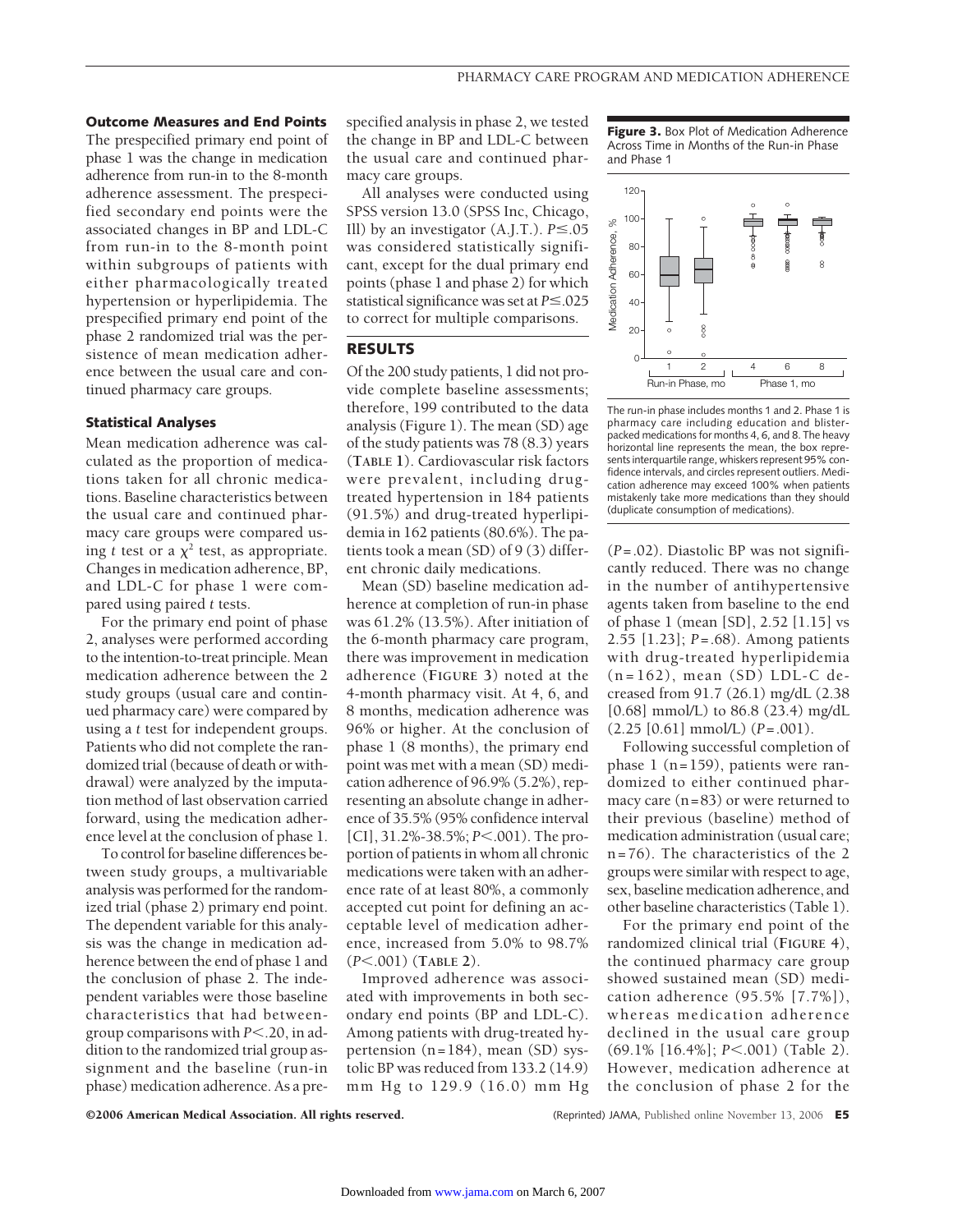usual care group was modestly higher than at study entry (run-in phase, 66.5% [14.0%] vs 61.1% [14.1%]; *P*=.02). At the end of the study, those elderly patients assigned to usual care had a similar frequency (compared with their baseline method of medication administration) of receiving help with their medications (11.6% vs 15.9%; *P*=.58) and using a pillbox (62.3% vs 49.3%; *P*=.09), but were more likely to use a medication chart (65.2% vs 13.0%; *P*<.001).

Multiple linear regression analysis controlling for baseline differences (*P*.20) in the study groups showed that the assignment to usual care  $(\beta = .81)$ ; *P*.001) and taking medications for psychiatric or memory problems  $(\beta = .15)$ ; *P*=.007) were independently related to the change in medication adherence during phase 2. A prespecified analysis of the associated changes in BP and lipid levels in the continued pharmacy care

group showed significant reductions in systolic BP (−6.9 mm Hg; 95% CI, −10.7 to −3.1 mm Hg; *P*=.04 vs usual care) and diastolic BP (−2.5 mm Hg; 95% CI, −4.9 to −0.2 mm Hg; *P*=.39 vs usual care). The mean (SD) number of antihypertensive agents used was similar between treatment groups (continued pharmacy care vs usual care: 2.60 [1.23] vs 2.61 [1.14]; *P*=.93). The LDL-C was not further reduced from 9 to 14 months in the continued pharmacy care group and was not different between study groups.

Patients who did not complete the run-in phase, phase 1, and phase 2 were comparable with those patients who completed each phase with respect to all baseline characteristics as shown in Table 1, except dropouts after phases 1 and 2 were more likely to be men. Among patients who completed the study, compliance with study visits was 100% in that the study was the source of refill medications.

#### **COMMENT**

The National Council on Patient Information and Education has aptly termed medication nonadherence "America's other drug problem."10 Furthermore, the problem of medication nonadherence poses an even greater risk among elderly patients in the United States, $11,12$  among whom poor medication adherence is common, morbid, costly, and difficult to treat. Among the elderly, polypharmacy, the use of multiple medications resulting in complicated drug regimens, is an important barrier to medication adherence.11

The FAME study sought to investigate the effect of a comprehensive pharmacy care program composed of clinical pharmacist education and blisterpacked medications on medication adherence in the elderly population and to associate this intervention to improved control of BP and LDL-C, 2 surrogates of clinical risk for cardiovascu-

| 14 Months                                                                                                                                                                          |             |
|------------------------------------------------------------------------------------------------------------------------------------------------------------------------------------|-------------|
| (End of Phase 2:<br>Randomization)                                                                                                                                                 |             |
| 8 Months<br>Continued<br>(End of Phase 1:<br>P<br><b>Usual Care</b><br>2 Months<br><b>Pharmacy Care</b><br>Outcomes<br>(Run-in Phase)<br>Value*<br>Intervention)<br>Group<br>Group | P<br>Valuet |
| All patients<br>$(n = 179)$<br>$(n = 159)$<br>$(n = 76)$<br>$(n = 83)$                                                                                                             |             |
| Medication adherence, %<br>61.2(13.5)<br>96.9(5.2)<br>< 0.001<br>69.1 (16.4)<br>95.5(7.7)<br>Mean (SD)                                                                             | < 0.001     |
| 99.1 (66.0-100.0)<br>Median (range)<br>61.7 (4.0-92.0)<br>67.9 (33.0-97.0)<br>99.1 (47.0-100.0)                                                                                    |             |
| $\geq$ 80% Adherence to all medications. %<br>5.0<br>98.7<br>< 0.001<br>$21.7+$<br>$97.4{\pm}$                                                                                     | < 0.001     |
| Patients with drug-treated hypertension<br>$(n = 184)$<br>$(n = 142)$<br>$(n = 62)$<br>$(n = 73)$                                                                                  |             |
| Systolic BP, mm Hq<br>Mean (SD)<br>133.2 (14.9)<br>129.9 (16.0)<br>.02<br>133.3 (21.5)<br>124.4 (14.0)                                                                             | .005        |
| Difference (95% CI)§<br>$-3.3$ (-6.0 to $-0.6$ )<br>$-1.0$ ( $-5.9$ to 3.9)<br>$-6.9$ ( $-10.7$ to $-3.1$ )                                                                        | .04         |
| $P$ valuell<br>.69<br>.001                                                                                                                                                         |             |
| Diastolic BP, mm Hq<br>70.5 (9.2)<br>69.7 (10.5)<br>68.6 (10.5)<br>67.5(9.9)<br>Mean (SD)<br>.30                                                                                   | .54         |
| $-0.8$ ( $-2.3$ to 0.7)<br>$-2.5$ ( $-4.9$ to $-0.2$ )<br>Difference (95% CI)§<br>$-1.2$ ( $-3.7$ to 1.2)                                                                          | .39         |
| $P$ valuell<br>.30<br>.04                                                                                                                                                          |             |
| Patients with drug-treated hyperlipidemia<br>$(n = 162)$<br>$(n = 122)$<br>$(n = 57)$<br>$(n = 64)$                                                                                |             |
| LDL-C, mg/dL<br>Mean (SD)<br>91.7(26.1)<br>86.8 (23.4)<br>.001<br>88.4 (21.0)<br>87.5 (24.2)                                                                                       | .84         |
| Difference (95% CI) §<br>$-4.8$ ( $-7.8$ to $-1.9$ )<br>$-5.8$ ( $-11.0$ to $-0.6$ )<br>$-2.8$ ( $-8.1$ to 2.5)                                                                    | .85         |
| $P$ value $\parallel$<br>.03<br>.30                                                                                                                                                |             |

Abbreviations: BP, blood pressure; CI, confidence interval; LDL-C, low-density lipoprotein cholesterol.

SI conversion: To convert LDL-C to mmol/L, multiply by 0.0259.

\*Run-in phase vs end of phase 1 (intervention).

‡For usual care group, 15 of 69 patients adhered to at least 80% of all medications; for continued pharmacy care group, 75 of 77 patients adhered.

§Compared with 2 months (run-in phase). Either usual care group or continued pharmacy care group vs run-in phase.

**E6** JAMA, Published online November 13, 2006 (Reprinted) ©2006 American Medical Association. All rights reserved.

<sup>†</sup>Usual care group vs continued pharmacy care group.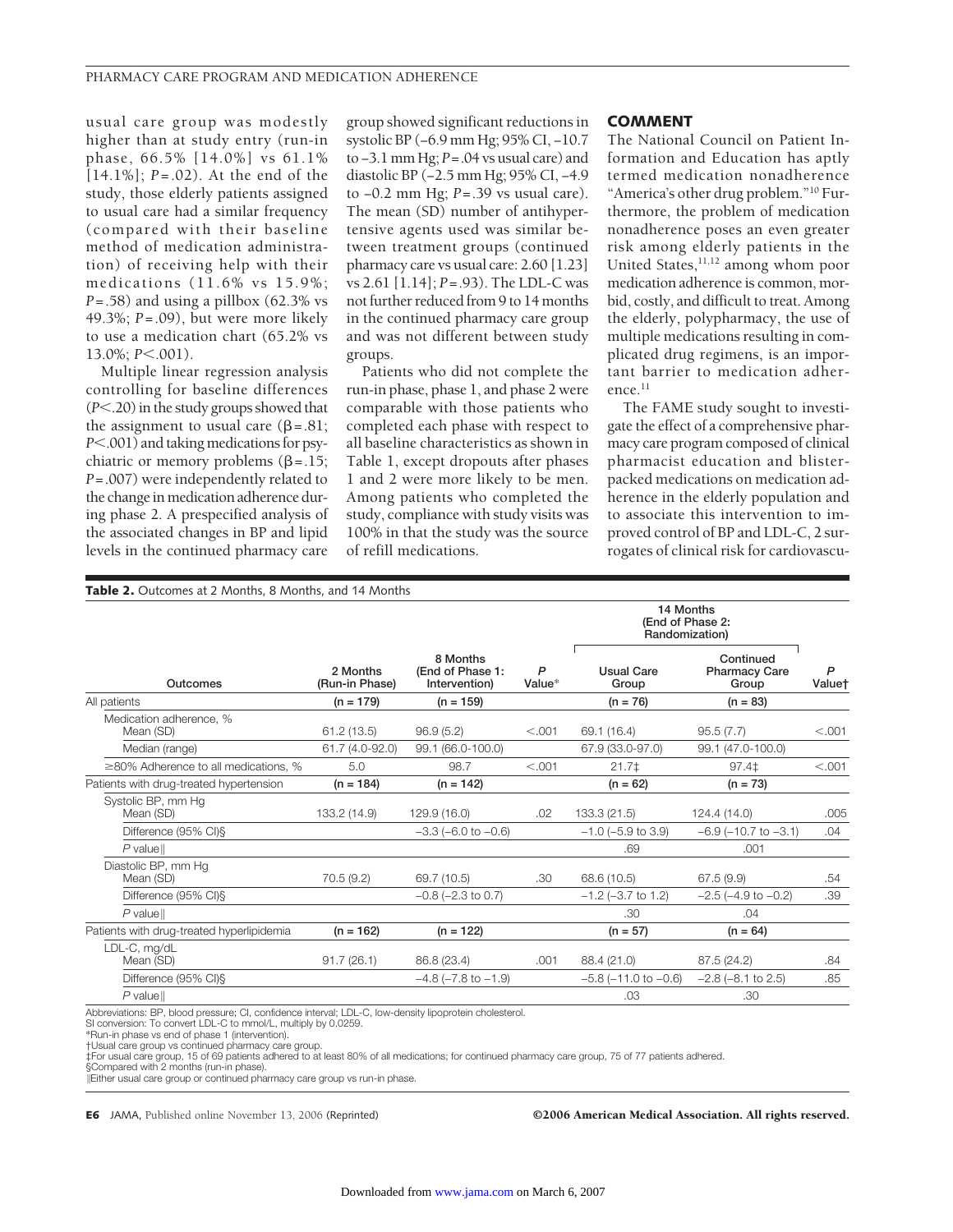lar outcomes. This study is the first clinical trial to specifically address medication nonadherence in the elderly population and is one of few randomized controlled studies to demonstrate improvement in both adherence and health outcomes with the use of reminder packing in a comprehensive pharmacy care program. These findings of marked improvements in rates of medication adherence to levels consistently at 96%, associated with reduced BP and LDL-C, and the requirement of continued pharmacy intervention for persistence of these changes provide a template for optimal delivery of complex medication regimens to elderly individuals for maximal benefit of prescribed pharmacological therapy.

Medication nonadherence among older adults is a prevalent and costly problem. Among adults aged 65 years or older, the prevalence of patients with 2 or more chronic health problems is high  $(65\%)^{13}$  and leads to frequent use of multiple medications.14,15 Predictably, the complexity of these regimens promotes medication nonadherence. Medication nonadherence is particularly problematic for asymptomatic conditions, such as hypertension and hyperlipidemia, despite a favorable tolerability profile of many medications used in their treatment. In a retrospective study<sup>16</sup> of 4053 patients aged 65 years or older prescribed medications for hypertension and hyperlipidemia, the adherence to both classes of medication decreased rapidly to 40.5% at the 3-month interval, and then to 32.7% at 6 months and thereafter stabilized.

Low adherence rates lead to increased adverse health outcomes, including increased ambulatory care visits, emergency department visits, and hospitalizations. In a claims database analysis, patients who were adherent and who had either hypertension or hyperlipidemia showed up to 50% lower all-cause hospitalization risks.<sup>5</sup> This problem may be magnified in the treatment of cardiovascular conditions, in which up to 50% of cardiovascular ad**Figure 4.** Box Plot of Medication Adherence During the Randomized Trial (Phase 2) for the Continued Pharmacy Care and Usual Care Groups From Baseline and Final Medication Adherence Assessment



Baseline was at the end of the run-in phase (2 months), end of phase 1 was at 8 months, and final medication adherence assessment was at 14 months. The heavy horizontal line represents the mean, the box represents interquartile range, whiskers represent 95% confidence intervals, and circles represent outliers.

missions may be attributable to nonadherence.<sup>4</sup> Furthermore, although drug costs for adherent patients are higher, overall health care costs related to fewer hospital admissions are substantially lower in patients who are adherent.5,17

In contrast with the extensive existing literature on the effectiveness of pharmacological interventions, few prospective trials of adherence interventions have been conducted, and evidence from randomized trials is scant.<sup>18</sup> These trials have provided little evidence to date that medication adherence can be consistently and durably improved within the resources typically available in clinical settings,  $19-22$ and that such interventions lead to improved health outcomes. In general, multicomponent interventions, including cognitive and behavioral characteristics, are believed to be most effective.7 These recommendations are relevant to the study design of FAME, which included the provision of external cognitive supports involving education strategies (patient education and counseling) and a behavioral component focused on the mechanics of medication delivery (blister packs).

Patient education, regarded as an essential initial step to ensure medication adherence, has only a marginal and

nondurable effect on medicationtaking behavior.19,20,22 Convenience packaging alone has not been adequately studied as an adherence aide. A meta-analysis of unit-of-use packaging suggested slight increases in medication adherence, but of 13 trials, only 7 reported statistically significant results<sup>23</sup> and most were of short duration (months). In comparison with simple studies of convenience packaging alone, 2 studies of complex intervention programs, involving provision of care at the worksite, special pill containers, reminders, self-monitoring, support groups, feedback, and reinforcement, reported positive effects on both adherence and clinical outcomes in patients with hypertension.<sup>24,25</sup>

We used a strategy of education, tailored medication provision, and the convenience of blister-packed medications, which led to a marked and sustained increase in medication adherence from 61% to 96%. The proportion of individuals who achieved a pill count exceeding 80% for all of their medications increased by 16-fold (from 5.0% to 98.7%), and these changes were associated with clinically meaningful reductions in BP and LDL-C.

The randomized controlled trial phase of FAME provides insight into the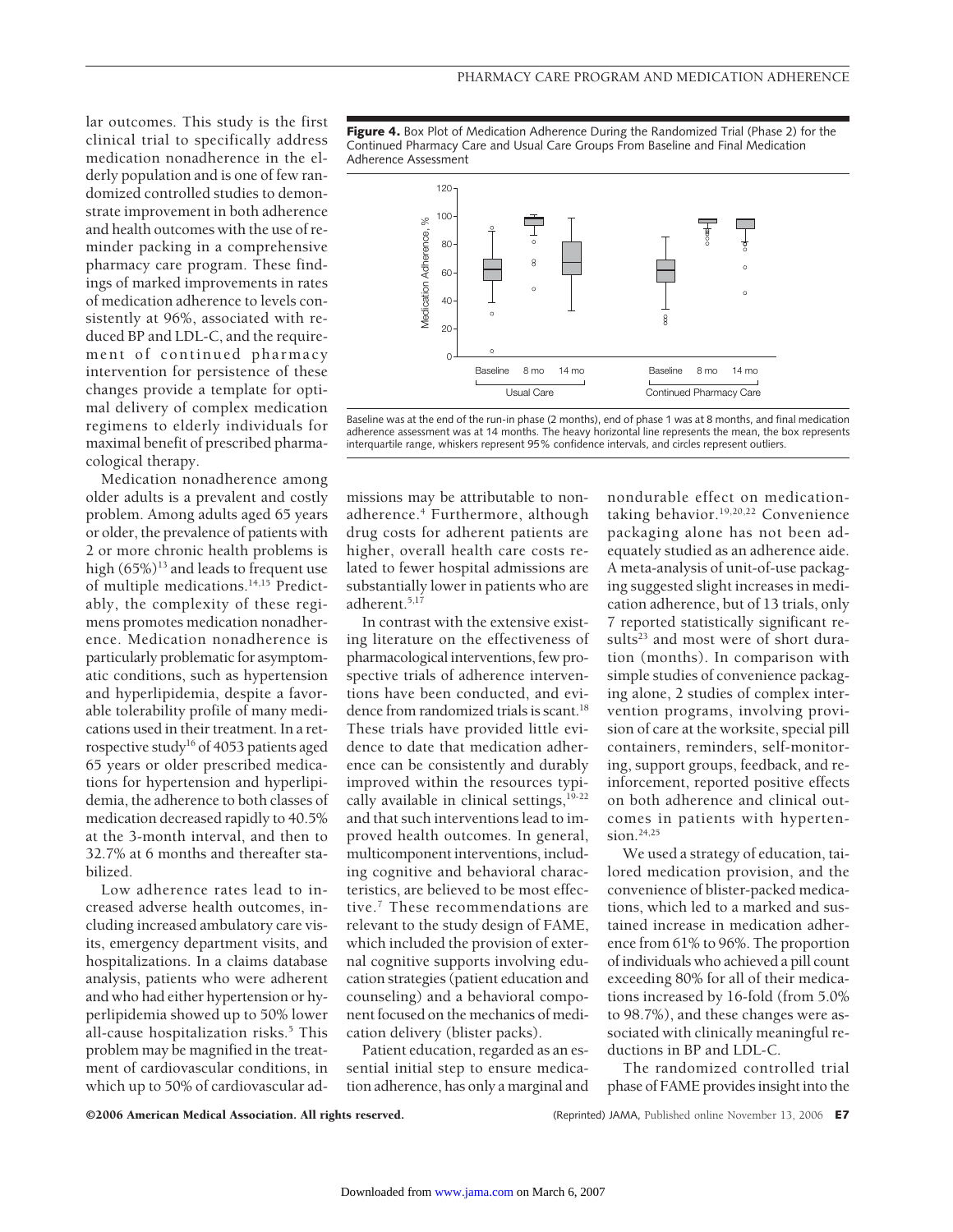required duration of a pharmacy care adherence program. Despite receiving 6 months of pharmacy care education and enculturation of medication adherence through the use of blisterpacked medications, the initial marked increase in medication adherence did not persist in the group randomized to resume "usual care" for 6 months, although there was a modest increase over baseline adherence levels. In comparison, the group randomized to continued pharmacy care sustained high medication adherence and had further improvements in BP. These findings are consistent with the known transient effect of medication education and imply that the continued provision of blister-packed medications was a key component of the medication adherence program.

Based on our experience and consistent with the recommendations of oth $ers<sub>1</sub><sup>26</sup>$  we suggest that medication adherence interventions should follow the FAME strategy of addressing underlying reasons for nonadherence, educating patients, providing serial followup, and promoting convenience through reminder packaging. In our experience, pharmacists are essential health care professionals in this process of evaluation and follow-up, underscoring the need for a teamwork approach to the problem of medication adherence.<sup>26</sup>

There are practical limitations to the wide-scale implementation of a comprehensive pharmacy care program that must be recognized and overcome to ensure its effectiveness for improving medication adherence. For the pharmacist, education, medication organization, and oversight of blister packing are all time intensive. Blister packing is particularly timeconsuming due to the absence of automated systems to facilitate this key component of the program; therefore, the development of accurate, technological-based blister-packing systems is needed before such programs could be disseminated on a wide-scale basis. Moreover, given the pervasive and morbid effects of medication nonadherence, health care professionals, health systems, third-party payers, governmental agencies, and policy makers are all stakeholders in promoting greater emphasis on not simply the prescription or provision of medications, but also on medication adherence.<sup>27</sup>

Several limitations to our study are acknowledged. The generalizability of our results is limited to elderly patients taking multiple chronic medications and may not apply to specialized populations, such as elderly individuals in assisted living or those with memory problems. Our study did not evaluate formal measures of cognitive function. Our study design provides evidence on its global impact on adherence, BP, and LDL-C, but cannot distinguish the individual impact of its components (education vs blister packs). Although factorial design trials could provide such data, presently available data have been summarized and indicate that comprehensive programs are more effective than limited ones.<sup>7</sup> On a practical level, patient knowledge on the indications and proper use of medications plausibly should promote the beneficial impact of convenience aides like blister packs.

We studied BP and LDL-C as accepted surrogate clinical outcomes known to be associated with cardiovascular events. Practical performance of clinical outcome studies to measure the effect of adherence programs on hard clinical events (death, myocardial infarction, or stroke) are likely to be limited by large sample sizes and long durations.

The relationship between BP and LDL-C control and clinical outcomes has been established through both epidemiological and clinical treatment trials. For example, a 3-mm BP reduction, observed at the end of phase 1 of the FAME study, has been associated with a 5% reduction in coronary deaths and an 8% reduction in stroke deaths.28-31 Each mg/dL reduction in LDL-C has been associated with an approximately 1% relative risk reduction for cardiovascular events.<sup>30-32</sup> Ac-

cordingly, among elderly, at-risk populations with high absolute event rates, the absolute population impact of improved BP and LDL-C control simply through improved medication adherence could be substantial.

Our study was conducted in a population of elderly US citizens eligible for health care at military medical treatment facilities as a federal health care benefit and who were treated with 4 or more chronic medications. This is consistent with survey data from older community living populations showing that 4 chronic medications is an average medication burden.33,34 Thus, we think that our results should be generalizable to other elderly populations. However, within the military health care system, all medications are provided at no cost to the patient, thereby removing financial constraints as a barrier to adherence. This characteristic of the military health care system created an optimal environment for this study, but potentially limits the generalizability of our findings to clinical populations in which financial barriers to medication acquisition are present. In such populations, generic formulations and coverage plans such as the Medicare drug plan should be leveraged to remove financial barriers to adherence.<sup>27</sup> Alternatives to pill counts for adherence monitoring include systems such as electronic pill caps. Such systems provide a time and date stamp to bottle opening but are generally not widely available, are not available in our system, and are only considered an adjunct to pill counts.35 Lastly, because of the nature of the intervention studied in this trial, blinding of participants and the research personnel was not possible.

### **CONCLUSIONS**

In this study, a comprehensive pharmacy program composed of patient education and custom blister-packed medications was associated with substantial and sustained improvements in medication adherence among elderly patients receiving complex medication regimens. The association of improved medication adherence with re-

**E8** JAMA, Published online November 13, 2006 (Reprinted) ©2006 American Medical Association. All rights reserved.